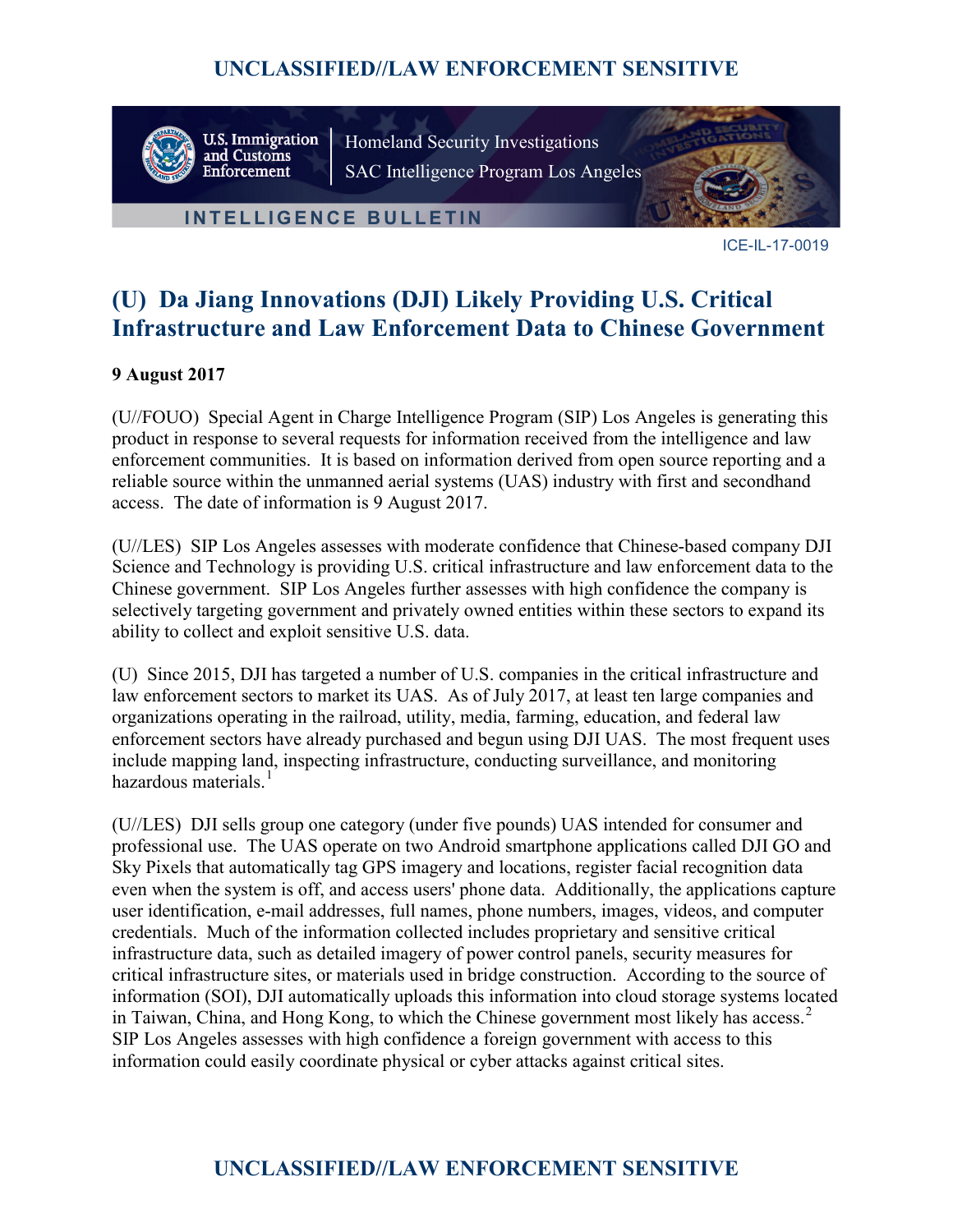SAC Intelligence Program Los Angeles

- (U//LES) After downloading DJI applications, users are prompted to acknowledge DJI's terms and conditions, which grant DJI permission to own and exploit user data. The agreement reads, "Please note that if you conduct your flight in certain countries, your flight data might be monitored and provided to the government authorities according to local regulatory laws."<sup>[3](#page-5-0)</sup>
- (U) In April 2016, a DJI spokesperson announced in a briefing for Chinese and foreign journalists that the company complies with Chinese government requests to hand over data collected in China, according to the *New York Times*. The same article stated DJI could also give the government data from flights in Hong Kong. The spokesperson revealed for the moment DJI was uncertain what they would decide to do with the data and which government departments they would give it to because it was a continuing discussion.<sup>[4](#page-5-1)</sup>
- (U//FOUO) In August 2017, the U.S. Army issued a memo to its units to immediately discontinue the use of DJI UAS due to an increased awareness of cyber vulnerabilities associated with DJI products. Although the vulnerabilities are not specified in the memo, it could refer to how DJI is using the data collected. The memo also references a May 2017 U.S. Navy memo addressing operational risks related to DJI products.<sup>[5](#page-5-2)</sup>
- (U//LES) The Chinese government is using DJI UAS as an inexpensive, hard-to-trace method to collect on U.S. critical assets, according to the SOI. The Chinese government directorates most likely receiving the data from DJI's cloud are the offices responsible for defense, critical infrastructure, traffic controlling, and cyber offense, according to the same source.<sup>[6](#page-5-3)</sup>

#### **(U) DJI's Target Customers**

(U//LES) DJI targets key federal, state, and local law enforcement entities through exhibits at trade shows across the United States. These shows are an attractive outlet for DJI to market its UAS since a large number of resellers and product representatives are present at each show. Since 2015, DJI has specifically targeted Sheriff's Departments and Search and Rescue teams that attended the shows.<sup>[7](#page-5-4)</sup>

- (U) In January 2017, the Los Angeles Sheriff's Department announced they would begin deploying UAS under limited circumstances, including search and rescue missions, explosive ordnance detection missions, disaster response, barricaded suspects, hostage situations and other high-risk tactical operations, hazardous materials incidents, and fire related incidents.<sup>[8](#page-5-5)</sup> The Department is using a DJI Inspire UAS.<sup>[9](#page-5-6)</sup>
- (U//LES) The Department of Homeland Security is currently building a National Bio and Agro-Defense Facility in Manhattan, Kansas to study diseases that threaten America's animal agricultural industry and public health.<sup>[10](#page-5-7)</sup> The contractor building the facility is using DJI UAS to assist with construction layout and provide security during construction. $^{11}$  $^{11}$  $^{11}$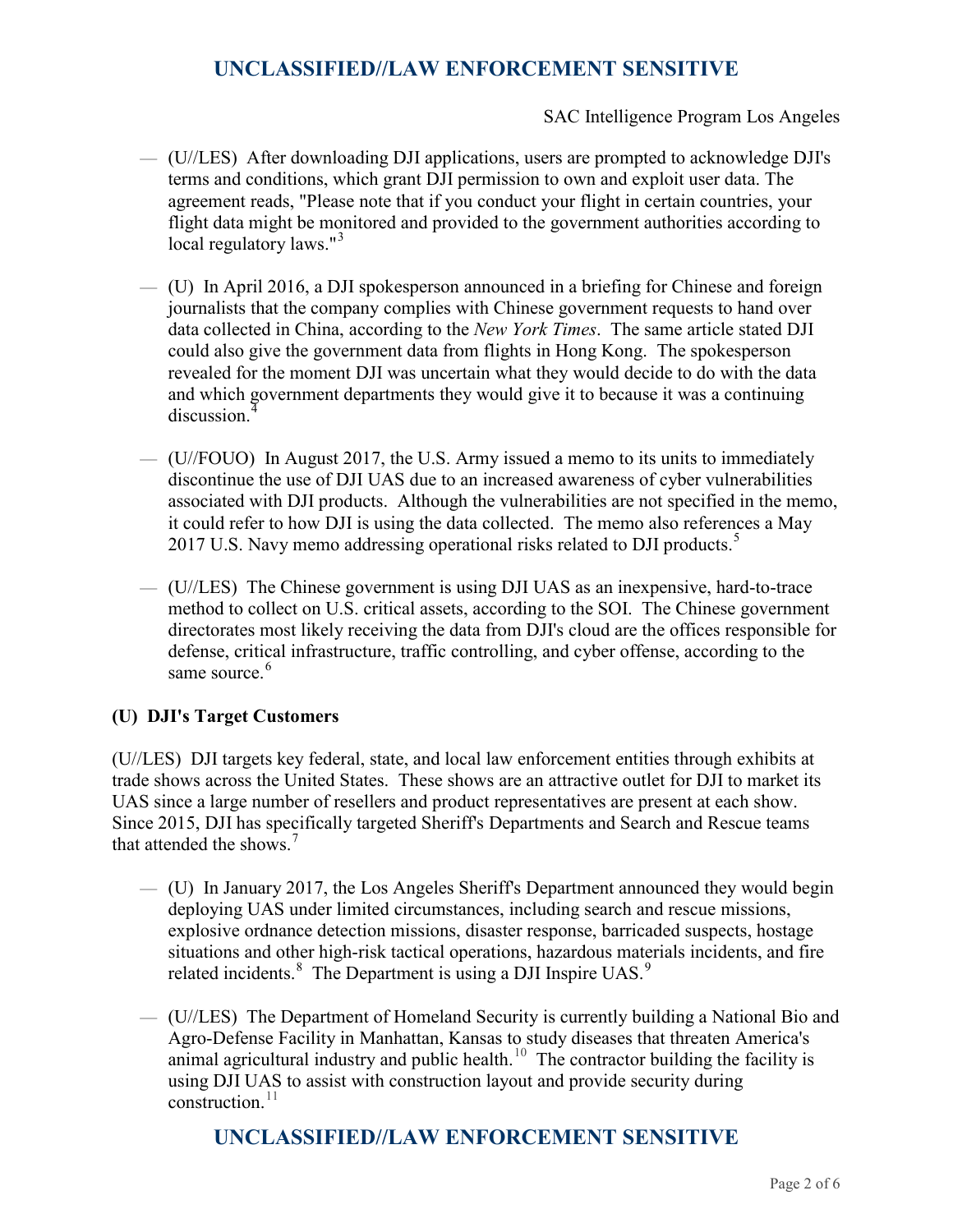SAC Intelligence Program Los Angeles

(U//LES) SIP Los Angeles assesses with high confidence that outside of DJI's goal to attain law enforcement customers, DJI's criteria for selecting accounts to target appears to focus on the account holder's ability to disrupt critical infrastructure. As a result, DJI has amassed customers such as American Water<sup>USPER</sup>, Union Pacific<sup>USPER</sup>, and American Electric Power<sup>USPER</sup>, some of the biggest utility and transportation companies in the United States.<sup>[12](#page-5-9)</sup>

- (U//LES) DJI is particularly interested in exploiting data from two critical infrastructure sectors: U.S. railroads and utilities. In early 2017, the company invited senior level management from critical infrastructure sectors to a three-day conference at its new innovation center in Silicon Valley, California. The 12,000 square foot facility is the largest UAS training center on the West Coast and is designed for research, development, and training. DJI is inviting key customers to attend training sessions and conferences to further encourage U.S. companies to purchase and use DJI systems.<sup>[13](#page-5-10)</sup>
- (U//LES) Specifically, DJI is focused on targeting utility companies responsible for providing drinking water in New Jersey, New York, Los Angeles, and Chicago, as well as railway companies in Omaha, Nebraska; Los Angeles, California; and Dallas-Fort Worth, Texas.<sup>[14](#page-5-11)</sup>
- (U//LES) DJI is also interested in targeting Fort Riley, Kansas and the Tennessee-based Milan Army Ammunition Plant where munitions and weapons materiel are stored.<sup>[15](#page-5-12)</sup>

(U//LES) Furthermore, the Chinese government is likely using information acquired from DJI systems as a way to target assets they are planning to purchase. For instance, a large familyowned wine producer in California purchased DJI UAS to survey its vineyards and monitor grape production. Soon afterwards, Chinese companies began purchasing vineyards in the same area. According to the SOI, it appeared the companies were able to use DJI data to their own benefit and profit. $16$ 

- (U//LES) In 2017, DJI began offering clients a normalized difference vegetation index (NDVI) infrared scanner to use with UAS. The NDVI picked up reflective images of leaves to calculate the nitrogen levels of plants. The device provided the user with details such as how much nitrogen to add to the soil to optimize plant growth. It also collected information on the location and lifecycle stages of food.<sup>1</sup>
- $-$  (U//LES) As of May 2017, the only customers using the NDVI scanner were wine producers along the coast of California; however the scanner would work with cash crops. SIP Los Angeles assesses with low confidence if the cash crops industry began using the scanner, it could allow China the opportunity to influence the cash crop market and futures.[18](#page-5-15) SIP Los Angeles further assesses with low confidence it could provide China insider information on the ability to disrupt and degrade the United States' food supply.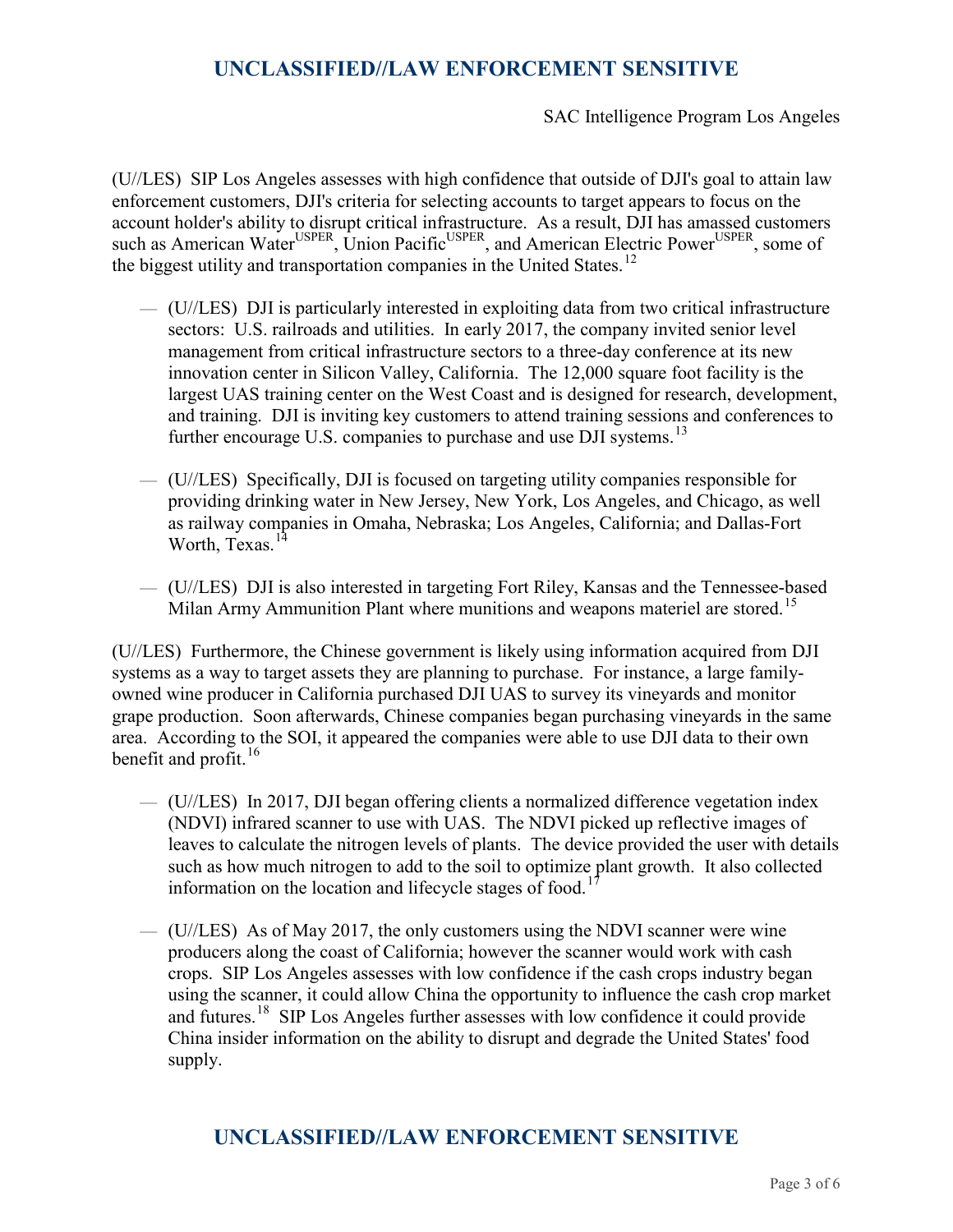SAC Intelligence Program Los Angeles

#### **(U) Dumping Techniques**

(U) In 2015, DJI aggressively dropped its prices by as much as 70 percent in less than one year, effectively forcing its main competitors out of the market. Since that time, DJI's biggest competitors, Parrot in France, 3D Robotics<sup>USPER</sup> in the U.S., and Yuneec in China, all stopped production due to their inability to match DJI's prices.<sup>[19](#page-5-16)</sup> Using dumping techniques, DJI was able to sell category one UAS in the United States for approximately \$900 USD.

#### **(U) What is "Dumping"?**

(U) The illegal practice of exporting a product at a price lower than the cost to manufacture the product or lower than the price the manufacturer would charge in its own home market.

Comparatively, other group one category UAS with the same level of technology sold for \$3,500  $USD<sup>20</sup>$  $USD<sup>20</sup>$  $USD<sup>20</sup>$ 

- (U) Since DJI creates, manufactures, and tests its UAS in its own facilities in Shenzhen, it is able to keep costs much lower than its foreign competitors, who have higher operating costs and often have to travel across the world to build their products.<sup>[21](#page-5-18)</sup>
- (U) Lower manufacturing costs, combined with illegal dumping tactics, have effectively given DJI a monopoly in the category one UAS market in the United States. As a result, U.S. companies have fewer options and are more likely to purchase DJI UAS.
- (U//LES) From August 2016 to August 2017, DJI imported 10,321 shipments into the United States, 1,741 of which entered through the Ports of Los Angeles and Long Beach. Comparatively, from August 2015 to August 2016, DJI imported 2,873 shipments into the United States.<sup>22</sup> In a one year period, DJI was able to drastically increase shipments of UAS to the United States market, likely due to its low prices and lack of competition.

#### **(U) Future Plans**

(U//LES) In February 2017, DJI began developing an application that would digitize UAS pilot logs. The app would store the pilot's name, flight time, flight hours, flight route, and mission planning details. Once the app is fully developed, it will send pilot and flight information to the cloud based storage system where all the other information is stored.<sup>[23](#page-5-20)</sup>

(U//LES) As of May 2017, DJI was attempting to add satellite communications to their UAS so operators were not reliant on cellular towers for the control stations. Satellite communications would allow real-time transmissions of information in rural areas or areas without adequate cellular towers.[24](#page-5-21)

### **(U) Analytic Comment**

(U//LES) SIP Los Angeles assesses with high confidence the critical infrastructure and law enforcement entities using DJI systems are collecting sensitive intelligence that the Chinese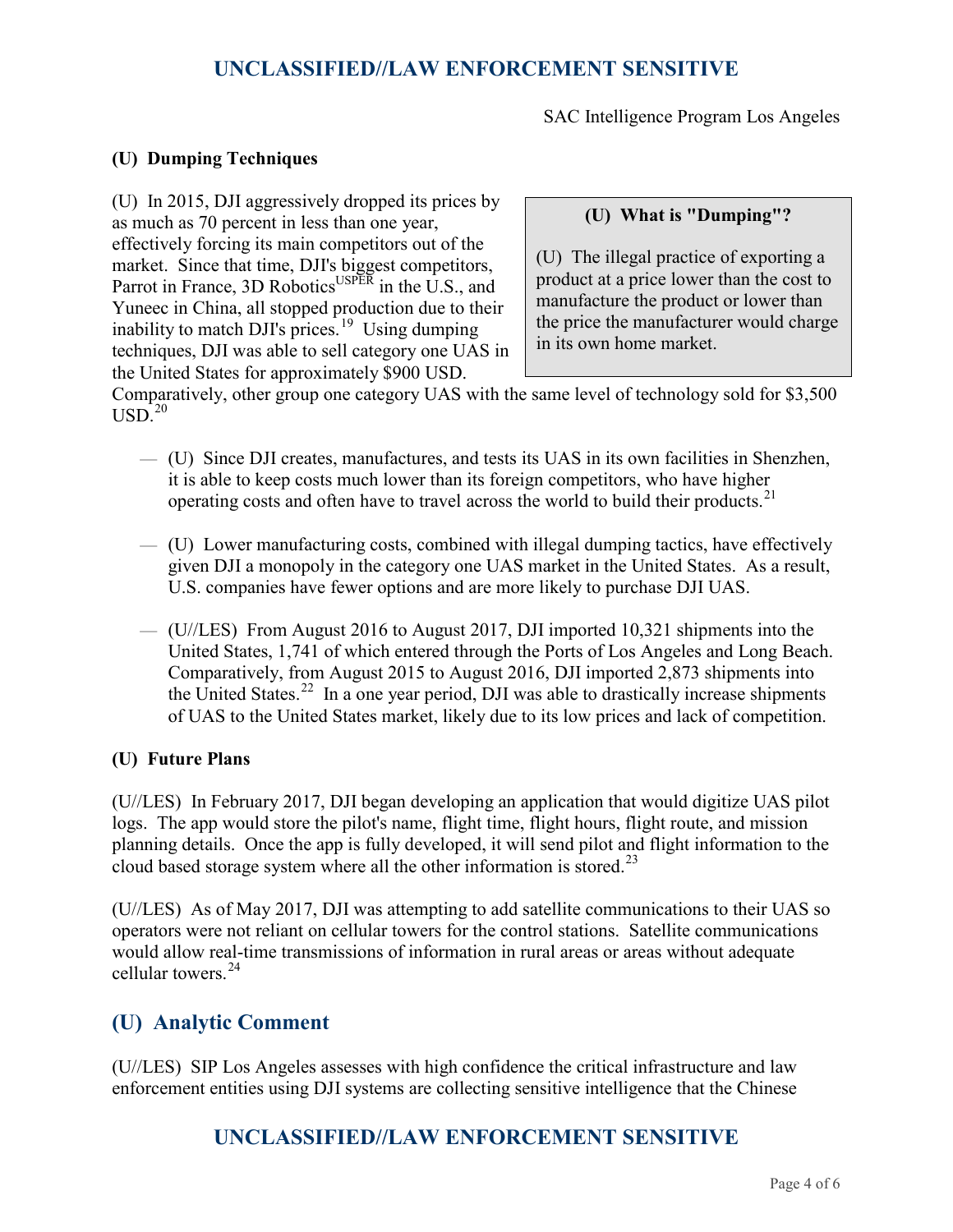SAC Intelligence Program Los Angeles

government could use to conduct physical or cyber attacks against the United States and its population. Alternatively, China could provide DJI information to terrorist organizations, hostile non-state entities, or state-sponsored groups to coordinate attacks against U.S. critical infrastructure. The UAS capture close-up imagery and GPS information on water systems, rail systems, hazardous material storage systems, first responders' activity, and construction of highways, bridges, and rails.

**(U) Tracked by:** ICE-10000-17; ICE 15000-17

**(U) Reporting Notice:** This Intelligence Bulletin was prepared by Homeland Security Investigations, Los Angeles. Comments and queries may be directed to the Homeland Security Investigations Los Angeles Chief Intelligence Officer Mark Porter at INTEL.SACLA@ice.dhs.gov, or by phone at (562) 256-3411. The Joint Intelligence Operations Center (JIOC) is available 24/7 at 202-732-5156/57, NSTS: 263-2178.

**(U) FEEDBACK:** For general comments or questions related to the dissemination of this document, please e-mail the HSI Intel Production inbox at [HSIIntelProduction@ice.dhs.gov.](mailto:HSIIntelProduction@ice.dhs.gov)

<span id="page-4-1"></span>2 (U) Originator: Immigration and Customs Enforcement, HSI Los Angeles CPIC Source of Information; Report Number: N/A; Tracking Number: N/A; Publication Date: N/A; Date of Information: Dec 2016 - Jul 2017; Title: (U) Interview with CPIC Special Agent; Page/Paragraph Number: N/A; Overall Source Classification: Unclassified//Law Enforcement Sensitive. 3 (U) Internet Site; Author: Paul Mozur; Site: NY Times; Title: (U) China Drone Maker Says it May Share Data with State; Posting Date: 20 Apr 2016; Page/Paragraph Number: N/A; URL: https://www.nytimes.com/2016/04/21/world/asia/dji-droneschina.html; Date of Access: 25 Jul 2017.

Platform; Page/Paragraph Number: N/A; Overall Source Classification: Unclassified.

<span id="page-4-0"></span> <sup>1</sup> (U) Originator: Immigration and Customs Enforcement, HSI Los Angeles CPIC Source of Information; Report Number: N/A; Tracking Number: N/A; Publication Date: N/A; Date of Information: Dec 2016 - Jul 2017; Title: (U) Interview with CPIC Special Agent; Page/Paragraph Number: N/A; Overall Source Classification: Unclassified//Law Enforcement Sensitive.

<sup>4</sup> (U) Internet Site; Author: Paul Mozur; Site: NY Times; Title: (U) China Drone Maker Says it May Share Data with State; Posting Date: 20 Apr 2016; Page/Paragraph Number: N/A; URL: https://www.nytimes.com/2016/04/21/world/asia/dji-droneschina.html; Date of Access: 25 Jul 2017.

<sup>5</sup> (U) Originator: Department of the Army; Report Number: N/A; Tracking Number: N/A; Pub Date: 2 Aug 2017; DOI: 2 Aug 2017; Title: (U//FOUO) Discontinue Use of Dajiang Innovation (DJI) Corporation Unmanned Aircraft Systems; Page/Paragraph Number: N/A; Overall Source Classification: Unclassified//For Official Use Only.

<sup>6</sup> (U) Originator: Immigration and Customs Enforcement, HSI Los Angeles CPIC Source of Information; Report Number: N/A; Tracking Number: N/A; Publication Date: N/A; Date of Information: Dec 2016 - Jul 2017; Title: (U) Interview with CPIC Special Agent; Page/Paragraph Number: N/A; Overall Source Classification: Unclassified//Law Enforcement Sensitive. 7 (U) Originator: Immigration and Customs Enforcement, HSI Los Angeles CPIC Source of Information; Report Number: N/A; Tracking Number: N/A; Publication Date: N/A; Date of Information: Dec 2016 - Jul 2017; Title: (U) Interview with CPIC Special Agent; Page/Paragraph Number: N/A; Overall Source Classification: Unclassified//Law Enforcement Sensitive. 8 (U) Originator: County of Los Angeles Sheriff's Department; Report Number: 761551 N25A- SH-AD (11/90); Tracking Number: N/A; Pub Date: 10 Jan 2017; DOI: 10 Jan 2017; Title: (U//FOUO) Utilization of Unmanned Aircraft System (UAS)

<sup>9</sup> (U) Originator: Los Angeles Sheriff's Department Criminal Intelligence Bureau Intelligence Analyst; Report Number: N/A; Tracking Number: N/A; Publication Date: N/A; Date of Information: 3 Aug 2017; Title: (U) E-Mail on LASD Drones; Page/Paragraph Number: N/A; Overall Source Classification: Unclassified//Law Enforcement Sensitive.

<sup>10</sup> (U) Internet Site; Author: N/A; Site: DHS; Title: (U) National Bio and Agro-Defense Facility; Posting Date: N/A; Page/Paragraph Number: N/A; URL: https://www.dhs.gov/science-and-technology/national-bio-and-agro-defense-facility/; Date of Access: 3 Aug 2017.

<sup>11</sup> (U) Originator: Immigration and Customs Enforcement, HSI Los Angeles CPIC Source of Information; Report Number: N/A; Tracking Number: N/A; Publication Date: N/A; Date of Information: Dec 2016 - Jul 2017; Title: (U) Interview with CPIC Special Agent; Page/Paragraph Number: N/A; Overall Source Classification: Unclassified//Law Enforcement Sensitive.